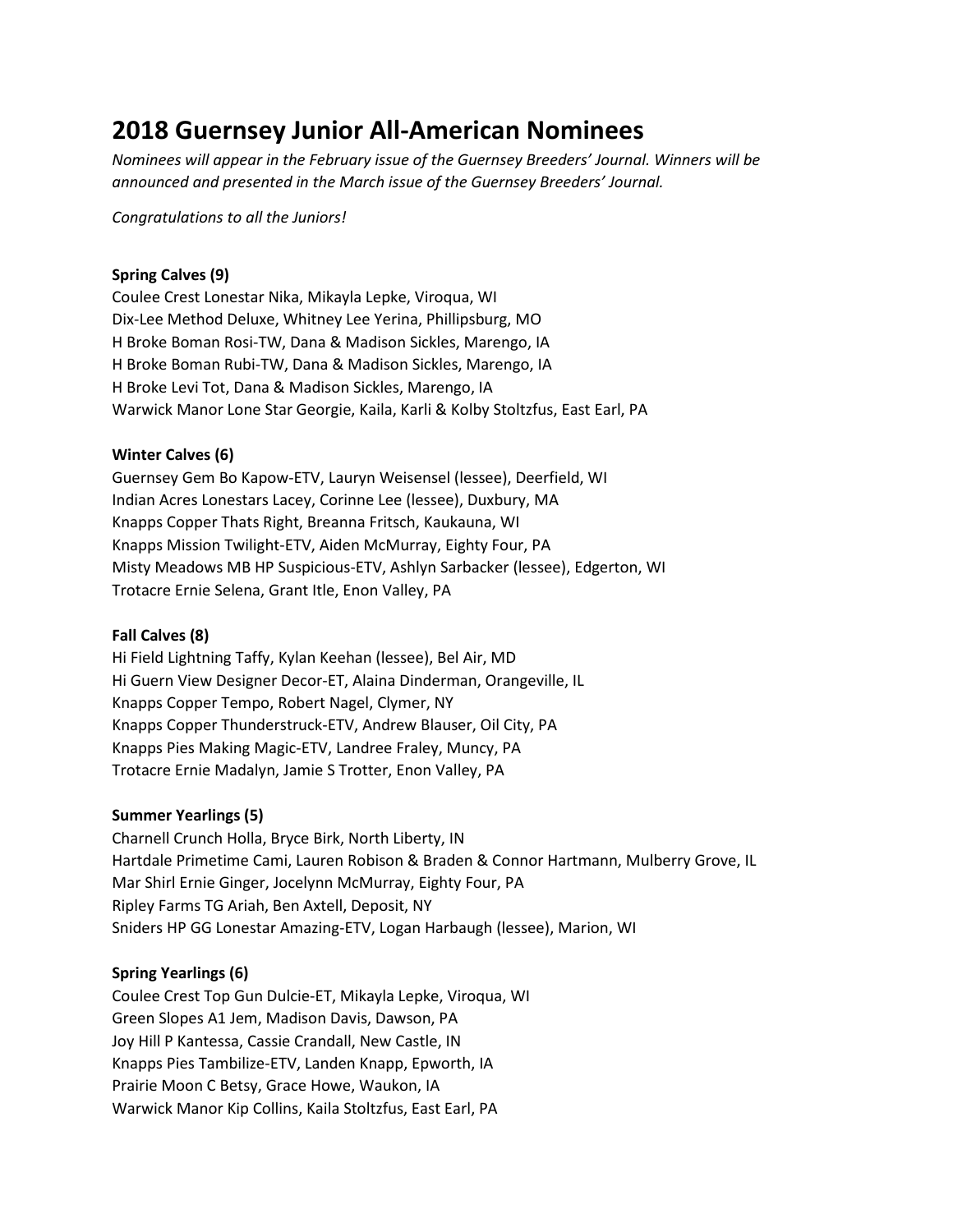# **Winter Yearlings (7)**

GR-Trotacre Corbins Ella, Corbin McMurray, Eighty Four, PA Guernsey Grove HP WB Fame Alexa, Ashlee Garbers, Spencer Clark & Mikayla Lepke, La Crosse, WI Knaps ROL Top The Class-ETV, Landen Knapp, Epworth, IA Lang Haven Bruce NataEve-ET, Jenna Langrehr, West Salem, WI Marodore Lonestar Feliz, Case Alt (lessee), Baltimore, OH Warwick Manor LS Star-ET, Kolby Stoltzfus, East Earl, PA

# **Fall Yearlings (7)**

Balmoral Latimer Santana, Alex & Mary Richardson, Wapakoneta, OH Holcombs Lonestar Sunset, Connor Littlefield Sutton, Sun City, FL Lang Haven Pilot Tahiti-TW, Jenna Langrehr, West Salem, WI Lang Haven Pilot Toronto-TW, Jenna Langrehr, West Salem, WI Moziers Spider Demelza-ET, Kathleen Gallagher (lessee), Waterville, NY Nicley Ripley Aaron Panda-ETV, Daniel E Ripley, Moravia, NY

## **Yearlings in Milk (5)**

Hi Field Affirmed Tulip, Kassandra Miller, New Florence, PA HCF Kriminal Brownie, Mary Beth & Callie Collette, Chuckey, TN Hickman Valleys Martin Quest, Makayla & Austin Hickman, Shelbyville, TN Knapps Regis Tamaris-ETV, Analise Stover, Mercersburg, PA Springhill Cordell Twister, Alex & Mary Richardson & Matt Roediger, Wapakoneta, OH

#### **Jr. Two-Year-Olds (5)**

H Broke Levi Tayte, Dana & Madison Sickles, Marengo, IA Hickman Valleys Martin Brylee, Makayla Hickman, Shelbyville, TN Knapps Primetime Audrey, Brandon Potter & Taylor Graves, Lebanon, IN Sniders Doc Ainsley, Bella Sue Gable, New Enterprise, PA Wesgray Grover Reba, Ashlee Garbers & Spencer Clark, La Crosse, WI

#### **Sr. Two-Year-Olds (4)**

Knapps A Pie Sassy-ETV, Landen Knapp & Brandon Potter, Epworth, IA Knapps Kringle Tappy-ET, Landree Fraley, Muncy, PA Oakland Latimers Prestidge, Bella Sue Gable, New Enterprise, PA Springhill Kojack Uno-ETV, Alyssa Ince & Faith Ling, Conway, MO

### **Jr. Three-Year-Olds (5)**

Burgess Farm Levi Faith, Austin & Rebecca Holcomb, Lithia, FL Eber Acres N Alivia, Rachel Lokai (lessee), Urbana, OH Hartdale Mentor Coconut, Lauren Robison & Braden Hartmann, Mulberry Grove, IL Hi Guern View Diva Designer, Riley Zettle, Orangeville, IL Toolite Crunch Hailey, Kirsten Claire Widrick, Watertown, NY